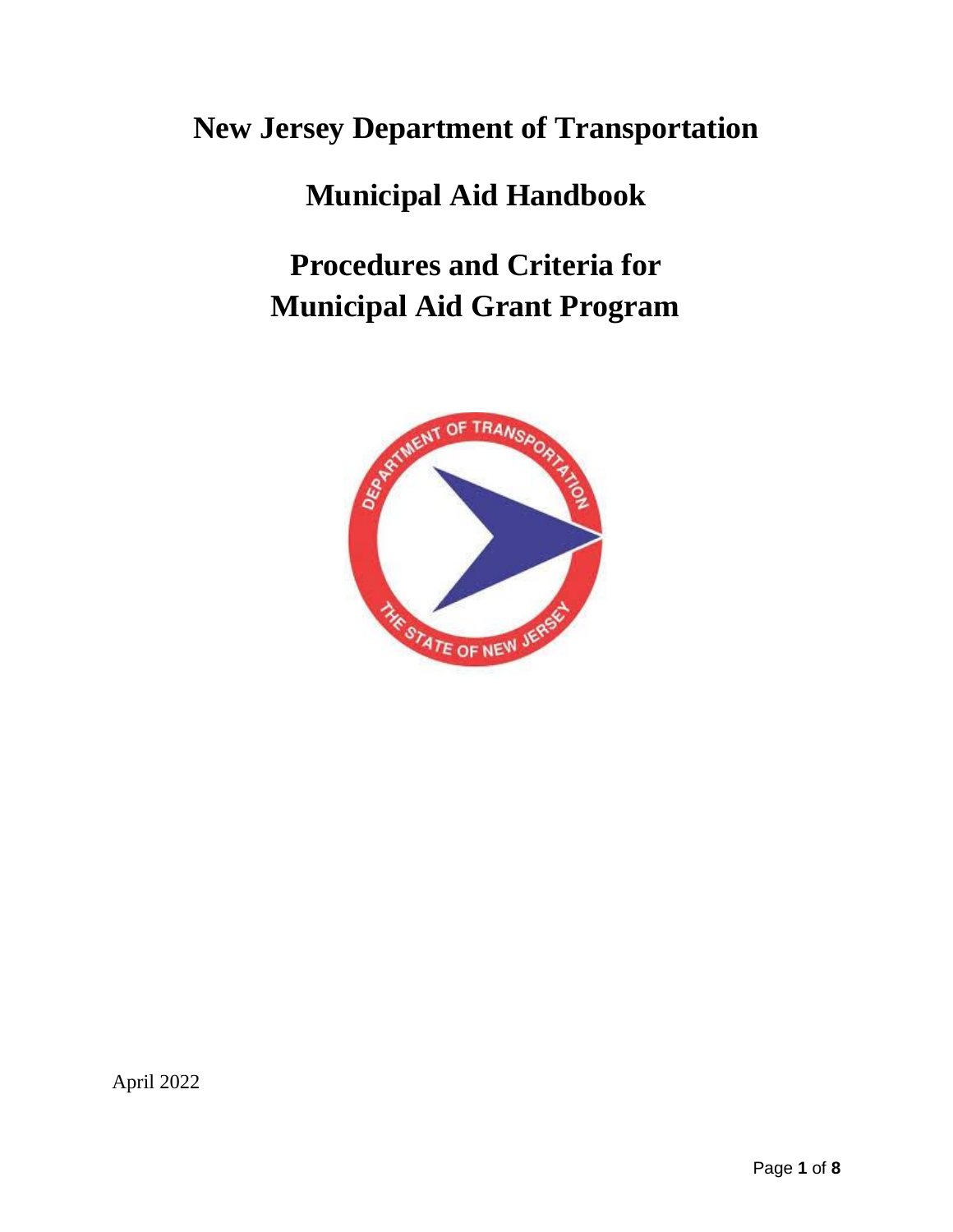### **Overview**

The New Jersey Department of Transportation's Municipal Aid Grant Program provides grant funds to municipalities who are committed to advancing projects that enhance safety, renew aging infrastructure and supports the State's economy with new transportation opportunities. The Transportation Trust Fund (TTF) provides the opportunity for State assistance to local governments for the funding of road, bridge and other transportation projects. Starting in FY2018 the TTF provides \$400 million in State Aid to municipalities and counties for local transportation improvements. Of that amount the Municipal Aid Program will be funded at level of \$140 million. Additionally \$10 million is allotted for municipalities qualifying for Urban Aid under P.L. 1978 c.14 (N.J.S.A. 52:27D-178 et seq.,). The individual allotments to qualifying municipalities are based on proportions determined by the Department of Community Affairs.

The New Jersey Department of Transportation's Municipal Aid Program will provide funding to municipalities for the overall purpose of assisting in the implementation of public transportation projects for the continued safety and accessibility on the roads of New Jersey. Funds are appropriated by the Legislature annually and apportioned to counties based on the formula contained in the legislation which gives equal consideration to municipal road mileage within the county and municipal population. Municipalities can than compete for funds within their respective counties.

Those municipalities whose projects are selected for funding will be notified in writing of the grant award. The municipality shall work with the representative Local Aid district office when coordinating bid, award concurrence and invoicing. Municipal local aid agreements using both formula allocations and urban aid allocations shall specify that a contract must be awarded by the municipality within 24 Months from the date of grant notification.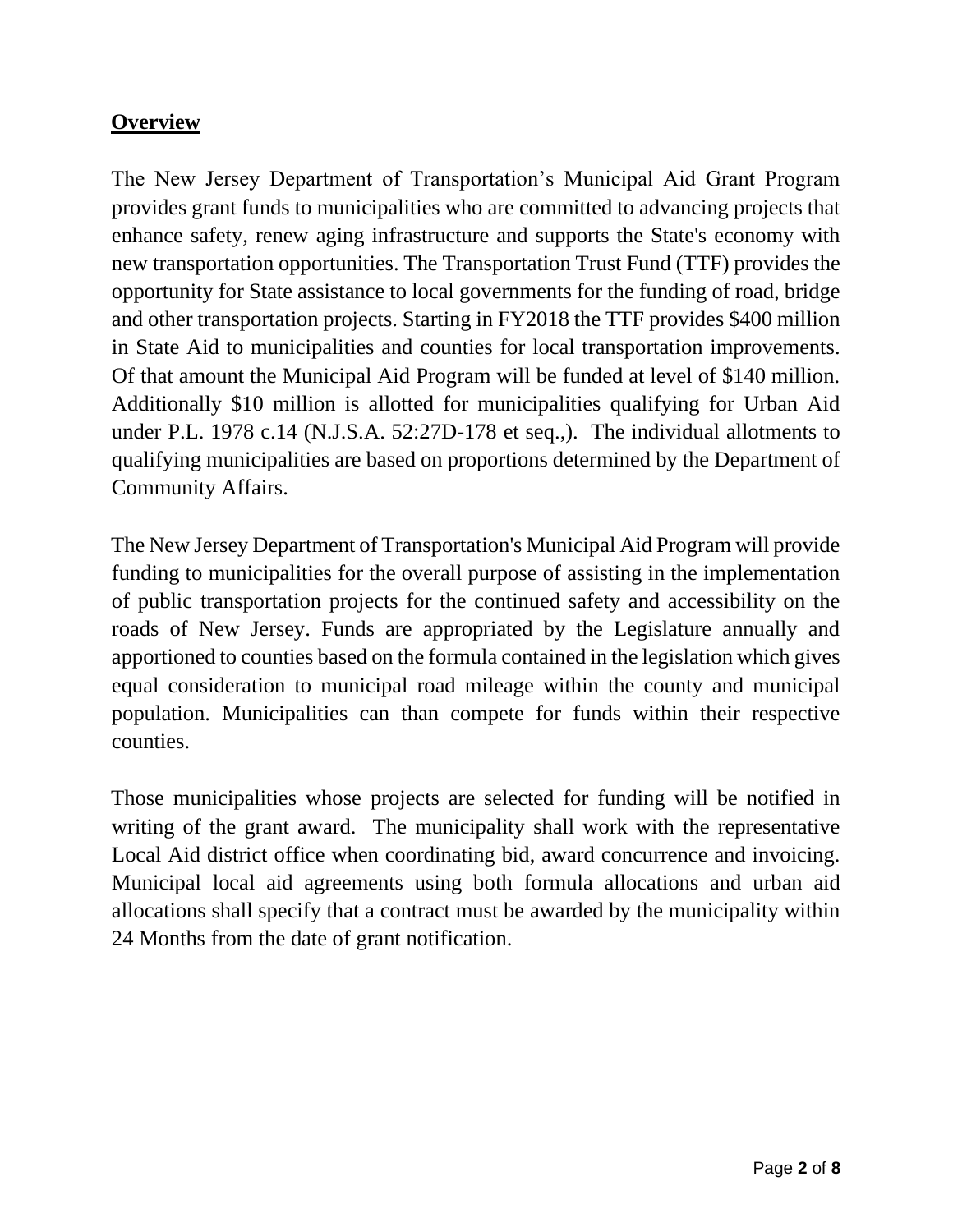## **Eligibility**

The 565 Municipalities within the State are eligible to apply for funding through the Municipal Aid Grant Program. Applications can be made for the improvement of any public road or bridge governed by the municipality. Each municipality may submit up to two (2) applications annually under the Municipal Aid Grant Program through NJDOT System for Administering Grants Electronically (SAGE) which can be accessed from NJDOT Website:

[www.state.nj.us/transportation/business/localaid/forms.shtm](https://www.state.nj.us/transportation/business/localaid/sage.shtm)

An e-resolution must be submitted online using the New Jersey Department of Transportation's Project Management and Reporting System (PMRS), which can be accessed from the Local Aid Resource Center:

[https://njdotlocalaidrc.com/pmrs/.](https://njdotlocalaidrc.com/pmrs/) Once an application is submitted online through SAGE, the project will be created in PMRS. The engineer listed on the project application will be assigned to the LPA Project Manager role, and the LPA Project Manager will have the project in their court to start the Resolution and Agreement Execution Process (LAAE). After the LPA Project Manager completes their portion of the LAAE, the process will be directed to go to the Presiding Officer and then to the Clerk to capture the electronic signatures. The e-resolution submission must be completed within **30 days** of application submission in PMRS.

#### **Allowable Costs**

**For eligible Construction cost:** refer to the article 16:20B-4.1 of [Municipal Aid](https://www.state.nj.us/transportation/contribute/business/localaid/documents/16-20B-Current.pdf)  **[Regulations](https://www.state.nj.us/transportation/contribute/business/localaid/documents/16-20B-Current.pdf)** 

**For eligible Engineering and Right-of-Way cost:** refer to the article 16:20B-4.2 of [Municipal Aid Regulations.](https://www.state.nj.us/transportation/contribute/business/localaid/documents/16-20B-Current.pdf)

Per N.J.S.A. 27:1B-25.1, a grant recipient under the local aid program shall be permitted to expend up to five percent of its aid allotment for design purposes.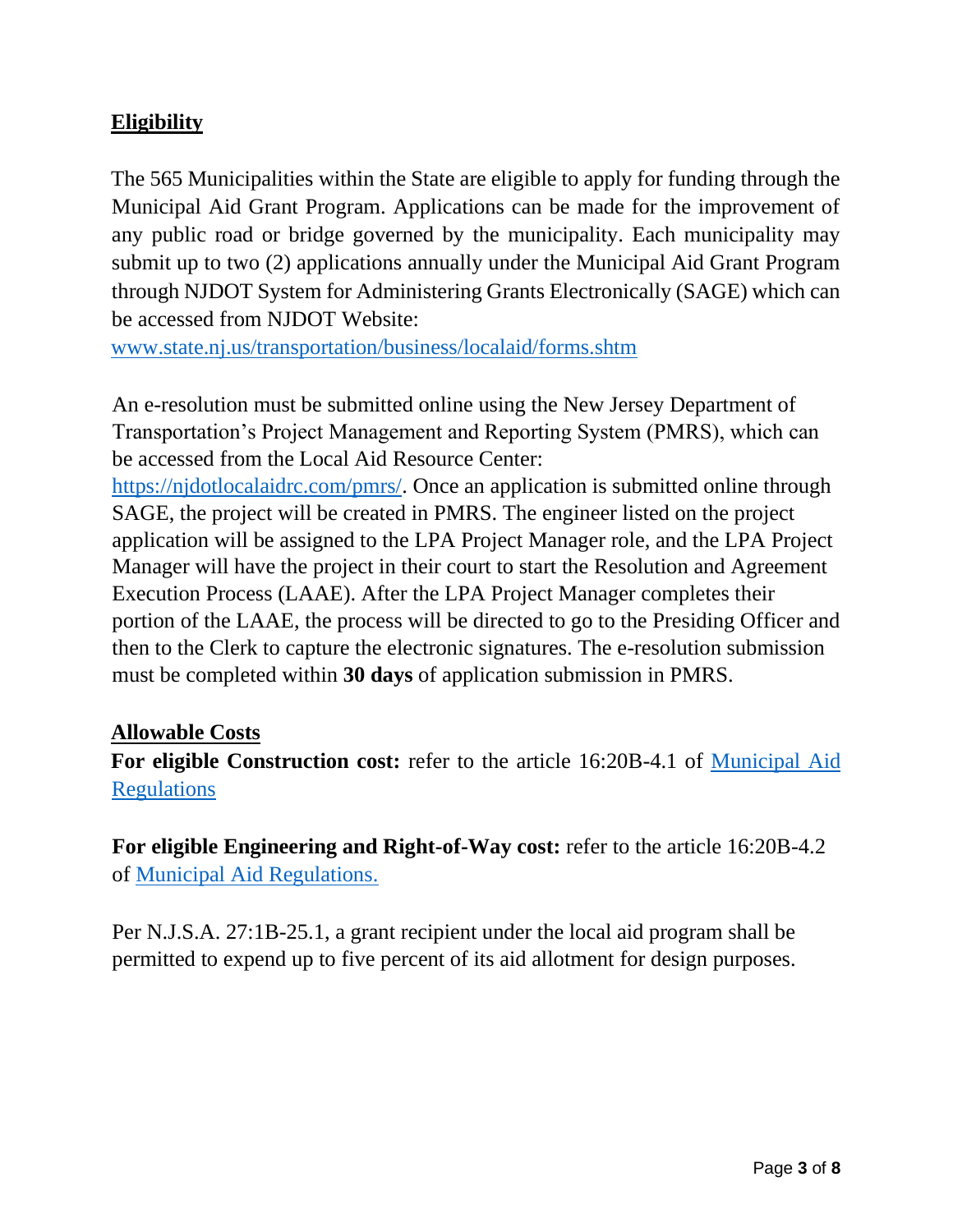### **Eligible Project Categories**

| • <u>Infrastructure</u> | • Purpose                                                                                                                                      |
|-------------------------|------------------------------------------------------------------------------------------------------------------------------------------------|
| • Bikeway               | • Primary project purpose is for constructing<br>new bikeways (e.g. bike lanes, bike paths,<br>bike compatible roadways).                      |
| · Bridge Preservation   | • Primary project purpose is for improving the<br>condition of bridge infrastructure (e.g. new<br>deck, rehabilitation, replacement).          |
| • Mobility              | • Primary project purpose is to enhance<br>mobility and reduce congestion (e.g. adding<br>lanes, signal optimization).                         |
| • Pedestrian Safety     | • Primary project purpose is to enhance<br>pedestrian safety (e.g. new sidewalks, new<br>crosswalks, traffic calming, pedestrian<br>overpass). |
| • Quality of Life       | • Primary project purpose is for beautification,<br>environmental mitigation, economic<br>development or historic preservation.                |
| • Roadway Preservation  | • Primary project purpose is for improving the<br>condition of roadway infrastructure<br>(e.g. resurfacing, reconstruction, drainage).         |
| • Roadway Safety        | • Primary project purpose is to enhance<br>vehicular safety (e.g. guide rail, signing,<br>warning devices, and striping).                      |

## **Ineligible Projects & Activities**

- Relocation costs of utility property and equipment owned by a private utility or a municipal or county utility authority
- Betterment of any utility property or equipment, whether publicly-owned, privately-owned, or owned by a municipal or county utility authority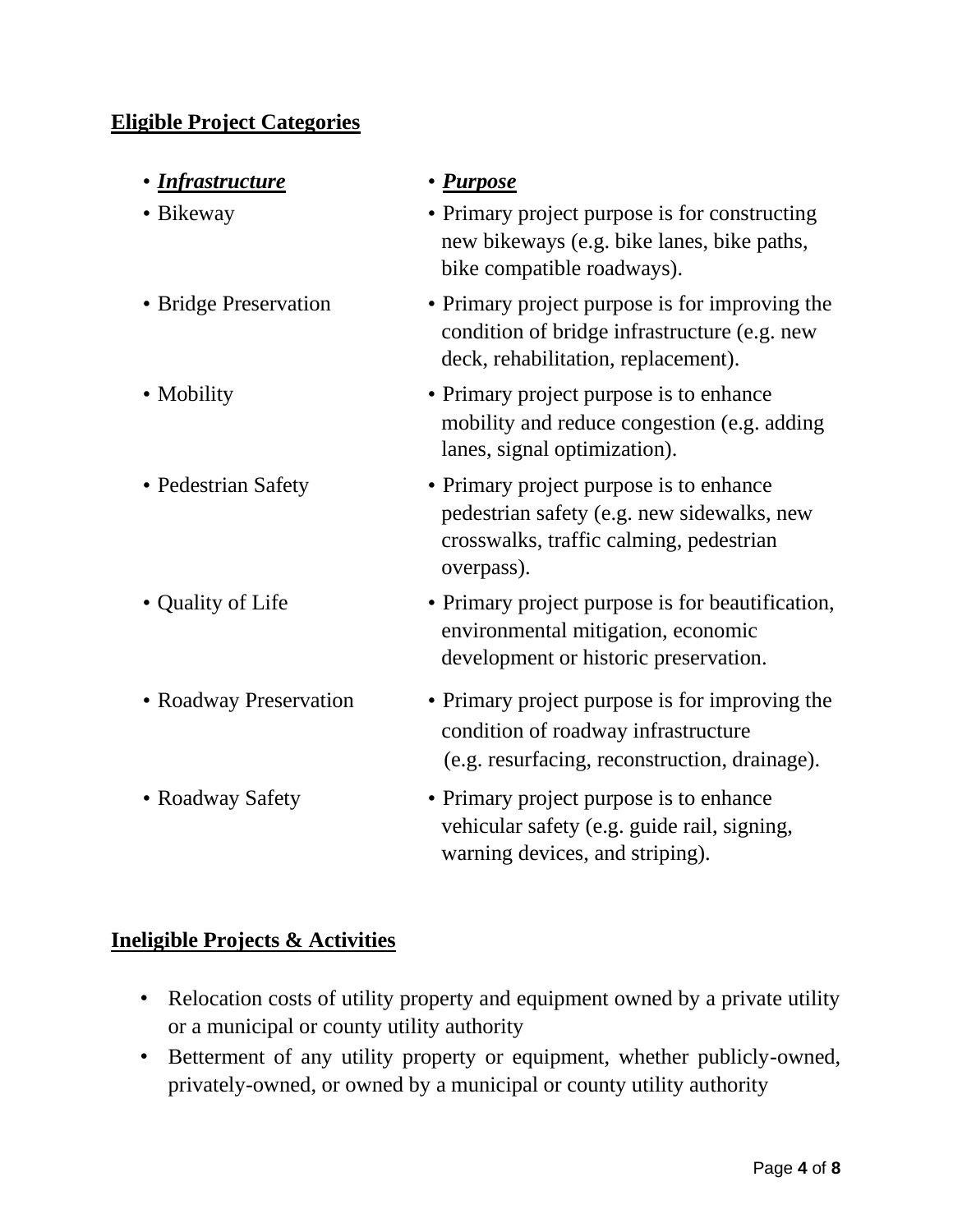- Engineering or right-of-way acquisition costs except for those deemed eligible pursuant to N.J.A.C 16:20B-4.2; and per N.J.S.A. 27:1B-25.1, a grant recipient under the local aid program shall be permitted to expend up to five percent of its aid allotment for design purposes.
- Planning activity costs.
- The work of any local government entity's employees on any construction projects funded, in whole or in part, out of funds from the local aid program, per N.J.S.A. 27:1B-25.1

#### **Application Guidelines**

- Each municipality may submit up to two (2) applications for Municipal Aid funding.
- Applications must be submitted through SAGE, the Department's online grant management system.
- A completed Resolution-Agreement for each application shall also be submitted to the District Office.
- Training and instructions on how to apply can be found on the NJDOT's Local Aid and Economic Development website under the tab Doing Business: [http://www.state.nj.us/transportation/business/localaid/sage.shtm.](http://www.state.nj.us/transportation/business/localaid/sage.shtm)

Through SAGE, users can also communicate with grant program staff, request changes, and manage grants.

The Department shall distribute an aid application solicitation letter to each municipality for funding by April 30<sup>th</sup> of each year. Each municipality shall submit an application for funding by July  $1<sup>st</sup>$  of each year. The Department shall distribute an award letter to each municipality receiving a grant by November  $30<sup>th</sup>$  of each year. The Department shall execute an agreement with each municipality receiving an award within 90 days from the date the department distributes the award letter to the municipality or by March  $1<sup>st</sup>$  of the following year, whichever is later.

The major components of the application are the Scope of Work and the Data Sheet. The Scope of Work must include a narrative explaining how the project will meet each of the individual selection criteria described below. Applicants must include maps and are encouraged to enclose photographs in order to depict what will be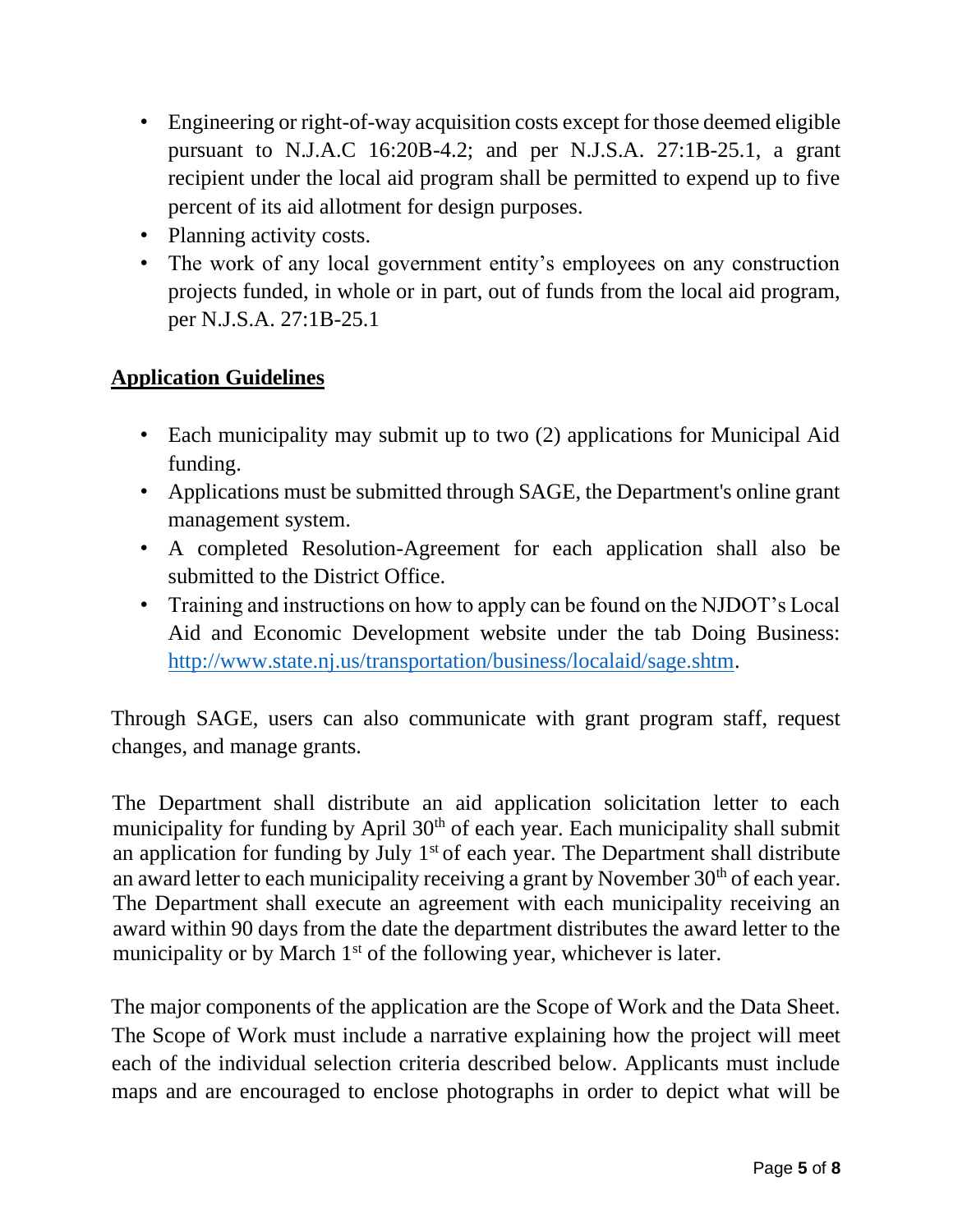achieved. Answers to questions asked in the on-line SAGE application, and supporting documentation supplied by the applicant shall form part of the basis upon which the applications are scored. Applicants should answer all questions to the best of their ability; if a question is not answered or required supporting documentation is not supplied applicant will not receive points.

### **Project Selection Criteria**

Projects are evaluated and scored based on a field review of the project by Local Aid District Office and the content of the application.

#### *Typical Rating Criteria*

- Existing road conditions
- Traffic Volumes
- Proposed Safety Improvements
- Project's service to the public
- Special Designation of the Municipality
- Targeted Urban Municipality Designation of the Municipality
- Closeout performance by the applicant
- Projects addressing equity criteria such as low-income earners and ethnic minorities will receive additional consideration.

#### **Project Selection Process**

All rated applications are reviewed by members of the Municipal Aid Project Selection Committee, comprised of staff from the New Jersey Department of Transportation's Local Aid Regional Offices and the Society of Municipal Engineers. Upon evaluation of all applications, a list of recommended projects is forwarded to the commissioner of Transportation for consideration and approval. Once approved by the commissioner, all municipalities and counties are notified in writing of the disposition of their application. Project sponsors are required to award the contract within 24 months from the date of grant notification.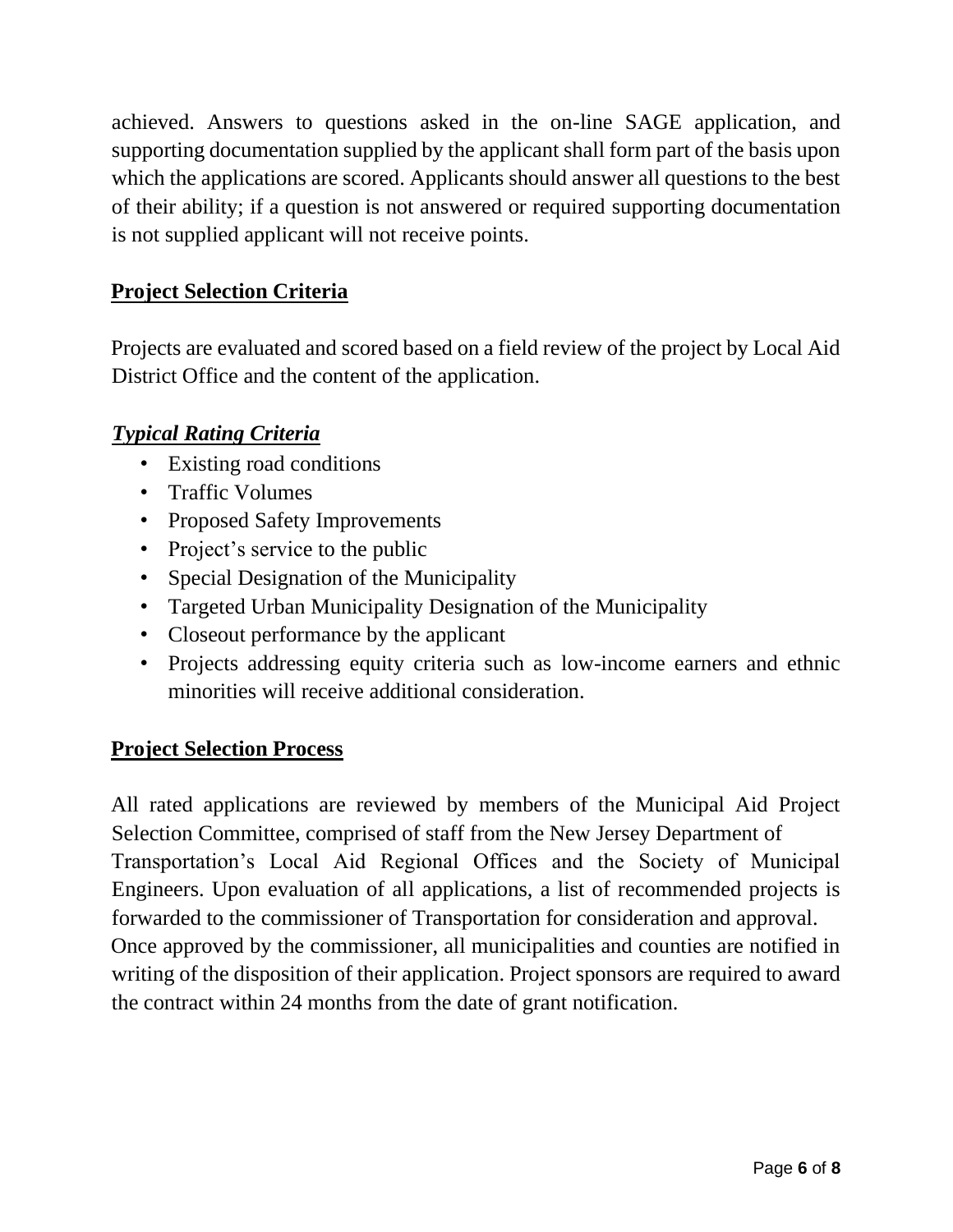## **Design Guidelines**

All transportation related facilities must meet minimum AASHTO standards and the standards of the "Manual on Uniform Traffic Control Devices" (MUTCD). For all municipalities and counties that accept federal or state funded grants from the NJDOT are required to comply with the provisions of title II of the Americans with Disabilities Act of 1990 (ADA) and with section 504 of the Rehabilitation Act of 1973 to the fullest extent possible. ADA guidance can be found on the NJDOT website at:

[https://www.state.nj.us/transportation/business/localaid/documents/ADA-](https://www.state.nj.us/transportation/business/localaid/documents/ADA-FHWA.pdf)[FHWA.pdf](https://www.state.nj.us/transportation/business/localaid/documents/ADA-FHWA.pdf)

Proposed road and bridge improvements shall conform to the current design standards utilized by the Department, incorporated herein by reference, as amended and supplemented, including, but not limited to, the appropriate American Association of State Highway and Transportation Officials (AASHTO) publications. These publications are available for review at:

[https://bookstore.transportation.org/direct\\_order\\_form.aspx](https://bookstore.transportation.org/direct_order_form.aspx)

#### **Program Administration**

The Municipal Aid Grant Program will be governed by the rules and provisions contained in N.J.A.C. 16:20B. The rules establish guidelines and procedures to be followed by counties and municipalities when administering contracts. In addition, the rules provide the requirements for preparing plans and specifications, contracts administration, contract completion and payment, state participation in cost as well as audit requirements. Detailed information on these requirements can be found in the State Aid Handbook.

The State Aid Handbook is available on the New Jersey Department of Transportation Division of Local Aid and Economic Development web site and can be accessed through the following link:

<https://www.state.nj.us/transportation/business/localaid/stateaid.shtm>